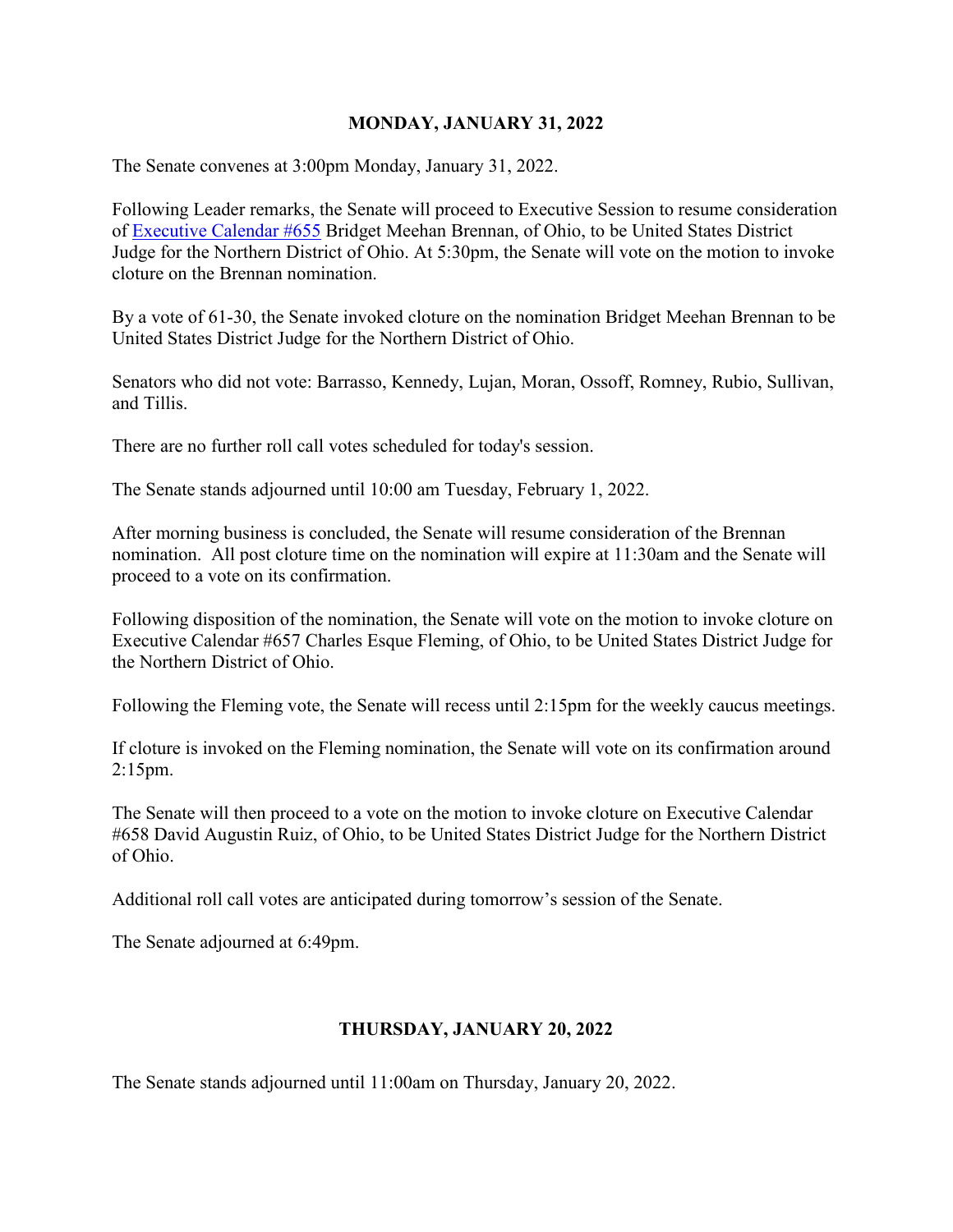Following Leader remarks, the Senate will be in a period of morning business with senators permitted to speak therein for up to 10 minutes each.

At 12:00 noon, we expect a roll call vote on confirmation of [Executive Calendar #635](https://www.congress.gov/search?searchResultViewType=compact&q=%7b%22source%22:%22nominations%22,%22search%22:%22calendar+635%22,%22congress%22:%22117%22%7d) Holly A. Thomas, of California, to be United States Circuit Judge for the Ninth Circuit.

By a vote of **48-40**, the nomination is confirmed. Executive Calendar #635 Holly A. Thomas to be United States Circuit Judge for the Ninth Circuit.

The Senate proceeded to Legislative session.

Schumer filed cloture on Exec. Cal. #655 Bridget Meehan Brennan to be United States District Judge for the Northern District of Ohio.

Schumer filed cloture on Exec. Cal. #657 Charles Esque Fleming to be United States District Judge for the Northern District of Ohio.

Schumer filed cloture on Exec. Cal. #658 David Augustin Ruiz to be United States District Judge for the Northern District of Ohio.

Schumer filed cloture on Exec. Cal. #404 Rupa Ranga Puttagunta to be Associate Judge of the Superior Court of the District of Columbia for the term of fifteen years.

Schumer filed cloture on Exec. Cal. #406 Kenia Seoane Lopez to be an Associate Judge of the Superior Court of the District of Columbia for the term of fifteen years.

Schumer filed cloture on Exec. Cal. #410 Sean C. Staples to be an Associate Judge of the Superior Court of the District of Columbia for the term of fifteen years.

Schumer filed cloture on Exec. Cal. #556 Ebony M. Scott to be an Associate Judge of the Superior Court of the District of Columbia for the term of fifteen years.

Schumer filed cloture on Exec. Cal. #557 Donald Walker Tunnage to be an Associate Judge of the Superior Court of the District of Columbia for a term of fifteen years.

Schumer filed cloture on Exec. Cal. #613 John P. Howard III to be an Associate Judge of the District of Columbia Court of Appeals for the term of fifteen years.

Schumer filed cloture on Exec. Cal. #614 Loren L. AliKhan to be an Associate Judge of the District of Columbia Court of Appeals for a term of fifteen years.

Schumer filed cloture on Exec. Cal. #644 Amy Gutmann to be Ambassador Extraordinary and Plenipotentiary of the United States of America to the Federal Republic of Germany.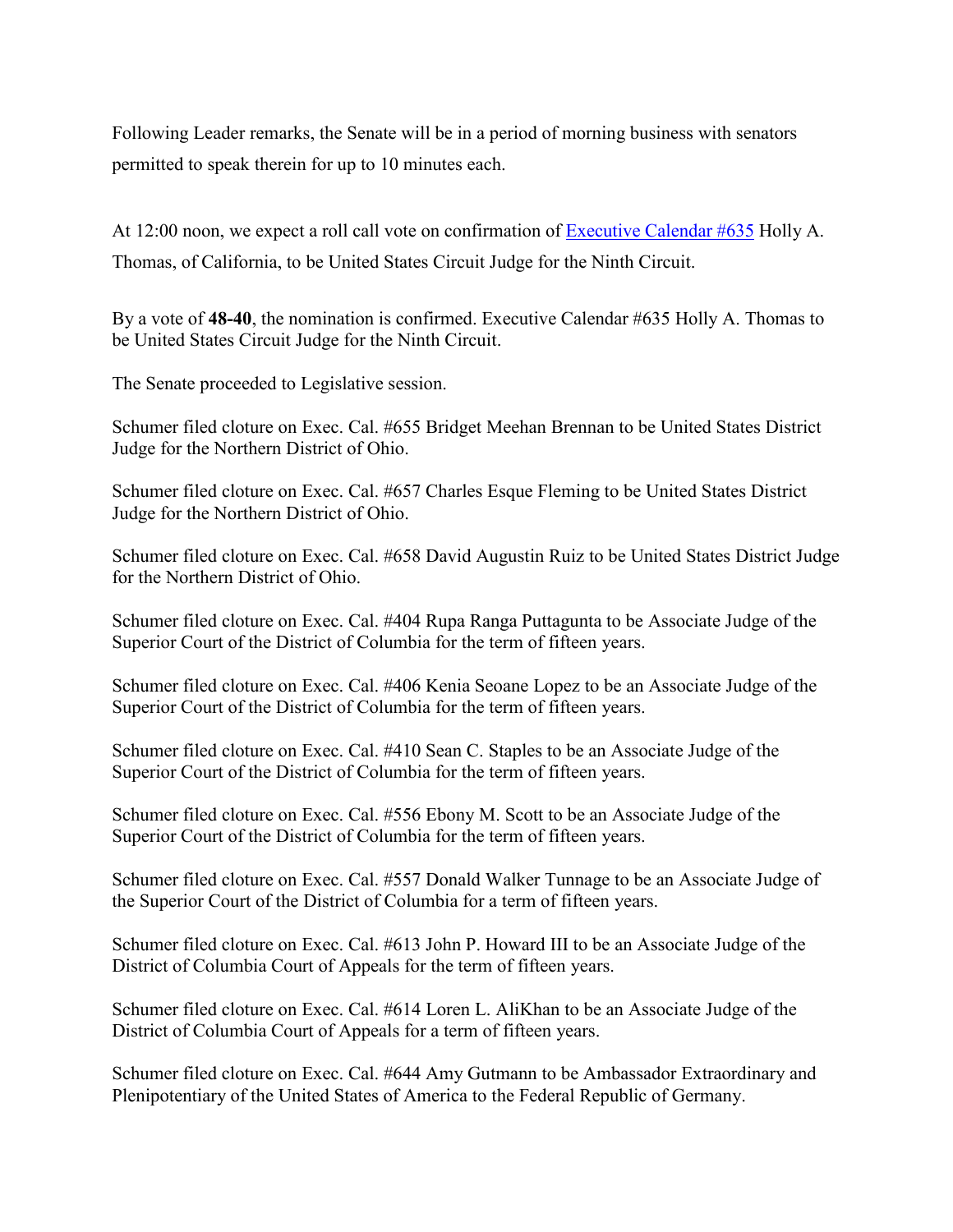Schumer filed cloture on Exec. Cal. #649 Lisa A. Carty to be Representative of the United States of America on the Economic and Social Council of the United Nations.

Schumer filed cloture on Exec. Cal. #627 Scott A. Nathan to be Chief Executive Officer of the United States International Development Finance Corporation.

Schumer filed cloture on Exec. Cal. #616 Chantale Yokmin Wong to be United States Director of the Asian Development Bank, with the rank of Ambassador.

Schumer filed cloture on Exec. Cal. #473 Gabriel Camarillo to be Under Secretary of the Army.

Schumer filed cloture on Executive Calendar #474 Andrew Philip Hunter, of Virginia, to be an Assistant Secretary of the Air Force, vice William Roper.

Schumer filed cloture on Executive Calendar #495 John Patrick Coffey, of New York, to be General Counsel of the Department of the Navy, vice Robert John Sander.

Schumer filed cloture on Executive Calendar #496 Alexandra Baker, of New Jersey, to be a Deputy Under Secretary of Defense, vice James H. Anderson, resigned.

Schumer filed cloture on Executive Calendar #673 Reta Jo Lewis, of Georiga, to be President the Export-Import Bank of the United States for a term expiring January 20,2025, vice Kimberly A. Reed, term expired.

Schumer filed cloture on Executive Calendar #654 Leonard Philip Stark, of Delaware, to be United States Circuit Judge for the Federal Circuit, vice Kathleen M. O'Malley, retiring.

There are no further roll call votes scheduled for today's session.

During recess the Senate will convene for Pro Forma sessions on the following dates and times:

Monday, January 24 at 1:00pm.

Thursday, January 27 at 10:00am.

Senate will next convene Monday, January 31 at 3:00pm.

At 5:30pm, on Monday, January 31st, the Senate will proceed to a roll call vote on the motion to invoke cloture on Executive Calendar #655 Bridget Meehan Brennan to be United States District Judge for the Northern District of Ohio.

The Senate adjourned at 4:42pm.

#### **WEDNESDAY, JANUARY 19, 2022**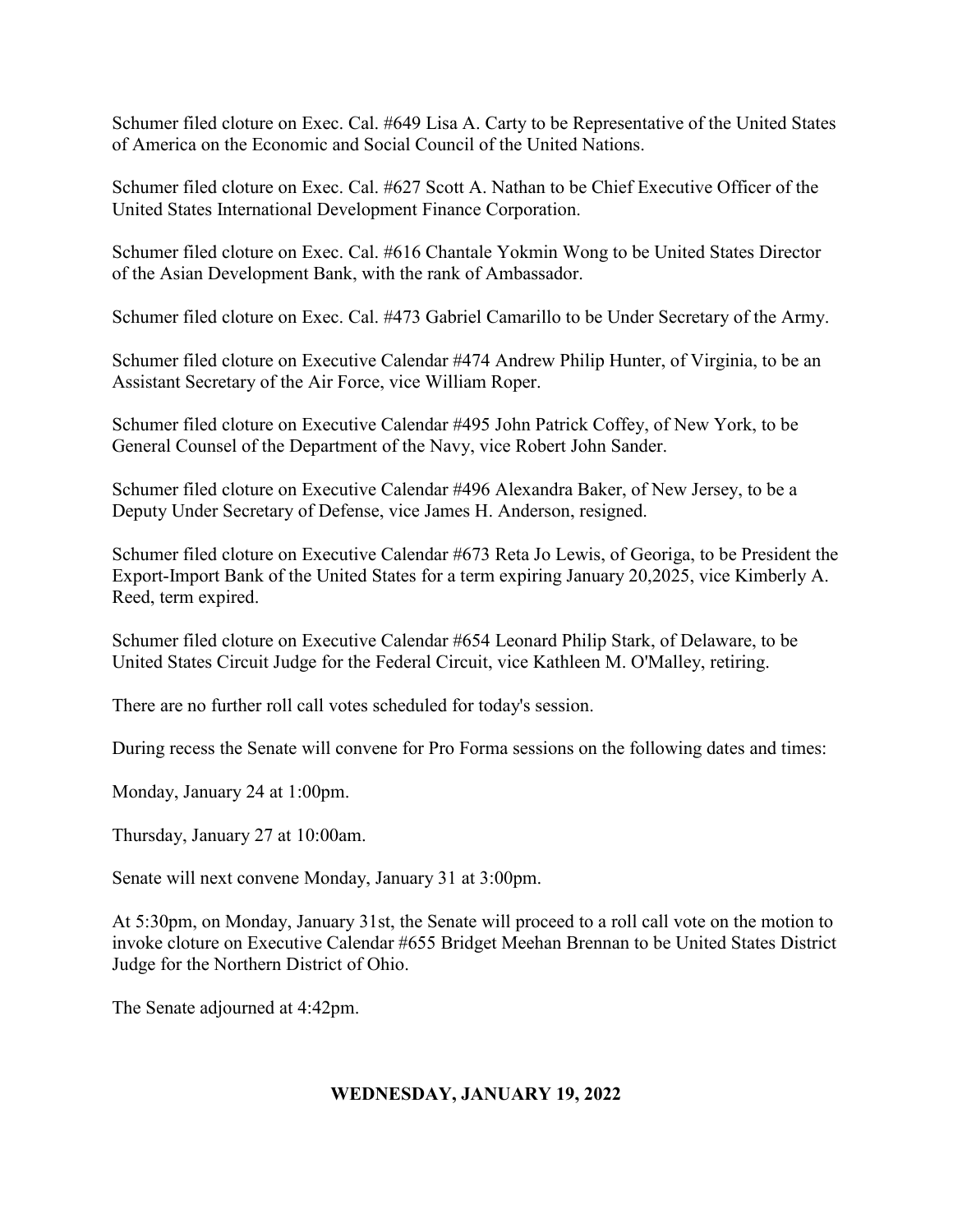The Senate stands in recess until 10:00 AM on Wednesday, January 19.

At 6:30 PM, the Senate will vote on the motion to invoke cloture on the motion to concur in the House amendment (re: Voting Rights) to the Senate amendment to H.R. 5746 (Legislative vehicle for Voting Rights).

Further votes are possible during Wednesday's session of the Senate.

**Not agreed to, 49-51**: Motion to invoke cloture on the motion to concur in the House amendment to the Senate amendment to H.R. 5746 (Legislative vehicle for the Freedom to Vote: John R. Lewis Act). Required 60-affirmative votes.

Leader Schumer voted "Nay" and entered a motion to reconsider the failed cloture vote.

Senator Schumer moved to proceed to the motion to reconsider the failed cloture vote on the motion to concur in the House Amendment to the Senate amendment to H.R.5746, Freedom to Vote: John R. Lewis Act. Then, Senator Schumer made a point of order that for this Message from the House with respect to H.R.5746, the only debate in order during consideration of the Message be on the question of adoption of the motion to concur in the amendment of the House; further, that no further amendments, motions, or points of order be in order, and that any appeals be determined without debate.

The Chair ruled that the point of order made by Sen. Schumer was not sustained as it was a compound motion that would require consent. Sen. Schumer appealed the ruling of the Chair. By a vote of **52-48**, the Senate **agreed to** the question: Shall the ruling of the Chair stand as the decision of the Senate?

The Senate adjourned at 10:50 PM.

### **TUESDAY, JANUARY 18, 2022**

The Senate will convene at 12:00 Noon on Tuesday, January 18, 2022. Following Leader remarks, the Senate will begin consideration of the House Message to accompany H.R.5746. (Legislative Vehicle for Voting Rights Legislation).

After the message is laid down, Leader Schumer is expected to make a Motion to Concur in the House amendment to the Senate amendment to H.R. 5746 (Legislative Vehicle for Voting Rights Legislation), with an amendment. Leader Schumer is then expected to file cloture on the motion.

There will be no roll call votes today. Senate Democrats will have a caucus meeting at 5:00 PM the today. Democrats and Republicans will have their regular caucus luncheons tomorrow.

On Wednesday, January 19, 2022, the Senate is expected to proceed to a roll call vote on the Motion to Invoke Cloture on the Motion to Concur in the House amendment to the Senate amendment to H.R. 5746 (Legislative Vehicle for Voting Rights Legislation), with an amendment.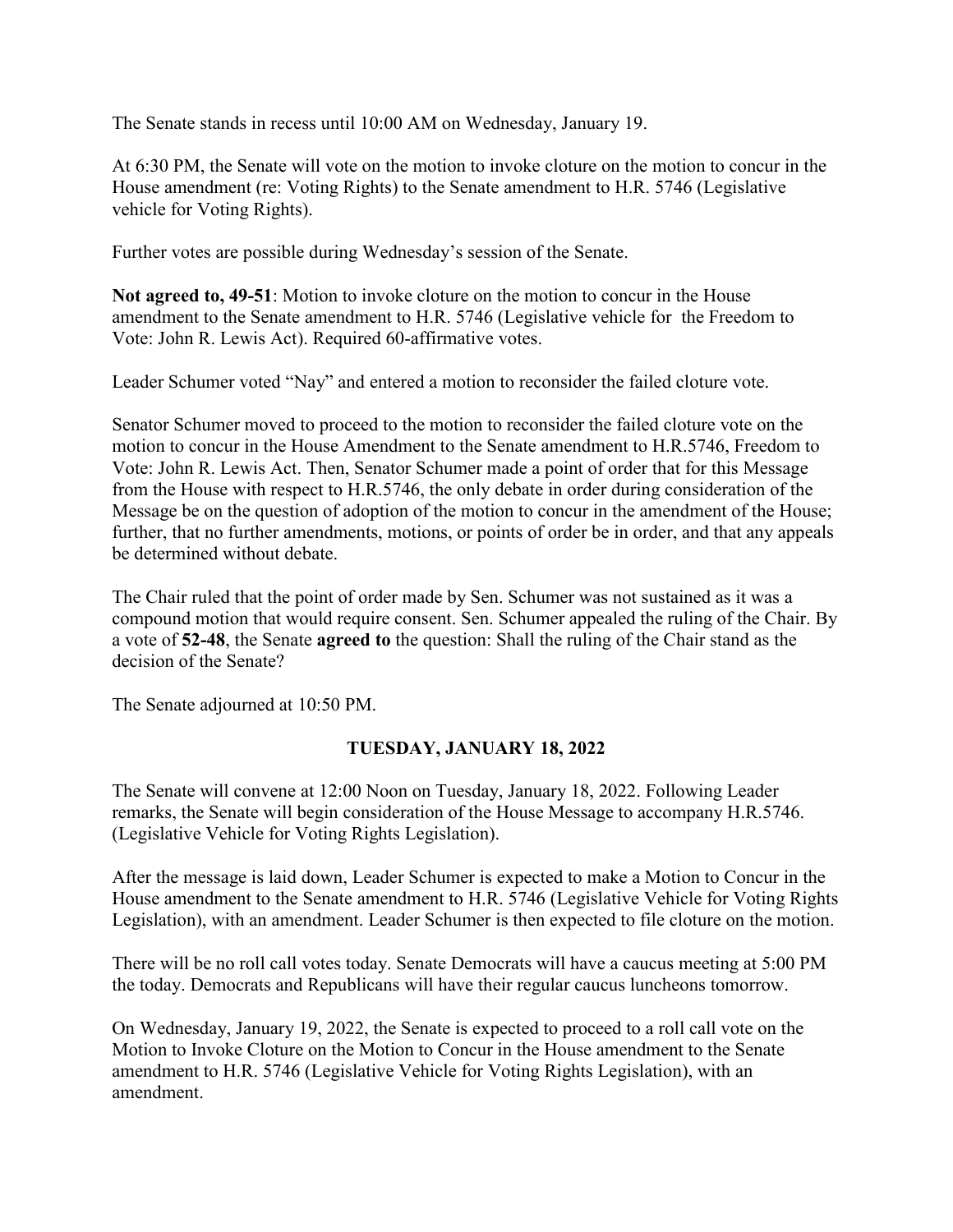Nominations may be considered by the Senate later in the week. The Thomas nomination for Circuit Court Judge is still pending. Other cloture motions on nominations may be filed today.

The Senate convened at 12:00 Noon.

The Chair laid before the Senate the House Message to accompany H.R.5746. (Legislative Vehicle for Voting Rights Legislation).

Leader Schumer filled the amendment tree and then filed cloture on the Motion to Concur in the House amendment to the Senate amendment to H.R. 5746 (Legislative Vehicle for Voting Rights Legislation).

The Senate stands in recess until 10:00 AM on Wednesday, January 19.

At 6:30 PM, the Senate will vote on the motion to invoke cloture on the motion to concur in the House amendment (re: Voting Rights) to the Senate amendment to H.R. 5746 (Legislative vehicle for Voting Rights).

Further votes are possible during Wednesday's session of the Senate.

### *Rule 14*

The Senate completed the Rule 14 process to place the following bills directly on the Calendar:

- A bill to ensure that state and local law enforcement may cooperate with Federal officials to protect our communities from violent criminals and suspected terrorists who are illegally present in the United States. (S.3452)
- A bill to prohibit the payment of certain legal settlements to individuals who unlawfully entered the United States. (S.3453)
- A bill to clarify the rights of Indians and Indian Tribes on Indian lands under the National Labor Relations Act. (S.3454)
- A bill to prohibit the implementation of new requirements to report bank account deposits and withdrawals. (S.3455)
- A bill to enact the definition of "waters of the United States" into law, and for other purposes. (S.3456)
- A bill to codify the scheduling order for fentanyl-related substances by adding fentanylrelated substances to Schedule I of the Controlled Substances Act. (S.3457)
- A bill to amend Title 18, United States Code, to provide enhanced penalties for convicted murderers who kill or target America's public safety officers. (S.3458)
- A bill to prohibit a Federal agency from promulgating any rule or guidance that bans hydraulic fracturing in the United States, and for other purposes. (S.3459)
- A bill to prohibit local educational agencies from obligating certain Federal funds when schools are not providing full time in-person instruction. (S.3460)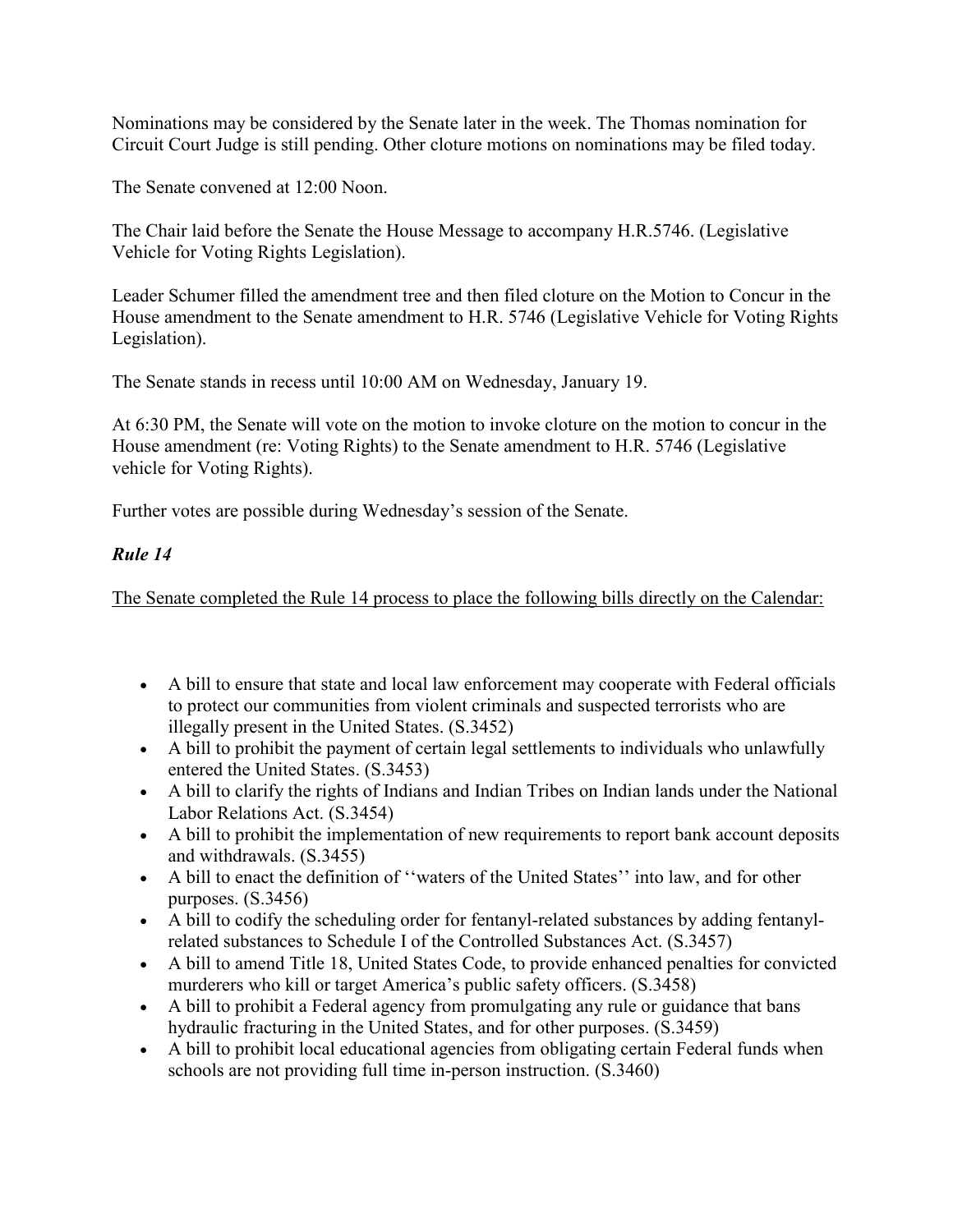- A bill to provide that the rule submitted by the Department of Labor relating to ''COVID–19 Vaccination and Testing; Emergency Temporary Standard'' shall have no force or effect, and for other purposes. (S.3461)
- A bill to require U.S. Immigration and Customs Enforcement to take into custody certain aliens who have been charged in the United States with a crime that resulted in the death or serious bodily injury of another person, and for other purposes. (S.3462)
- A bill to impose sanctions and other measures in response to the failure of the Government of the People's Republic of China to allow an investigation into the origins of COVID–19 at suspect laboratories in Wuhan. (S.3463)
- A bill to preserve and protect the free choice of individual employees to form, join, or assist labor organizations, or to refrain from such activities. (S.3464)
- A bill to clarify the treatment of 2 or more employers as joint employers under the National Labor Relations Act and the Fair Labor Standards Act of 1938. (S.3465)
- A bill to prohibit the use of Federal funds for the production of programs by United States companies that alter political content for screening in the People's Republic of China, and for other purposes. (S.3466)
- A bill to withhold United States contributions to the United Nations Relief and Works Agency for Palestine Refugees in the Near East (UNRWA), and for other purposes. (S.3467)
- A bill to provide for a limitation on the removal of the Government of Cuba from the state sponsors of terrorism list. (S.3468)
- A bill to establish a review of United States multilateral aid. (S.3469)
- 3480, A bill to prohibit the use of funds to reduce the nuclear forces of the United States.
- 3488, A bill to counter the aggression of the Russian Federation against Ukraine.

The Senate recessed at 10:00 PM.

# **FRIDAY, JANUARY 14, 2022**

The Senate stands adjourned to convene for a pro forma session with no business conducted at 11:20am on Friday, January 14, 2022.

When the Senate adjourns on Friday, it will next convene at 12:00 Noon on Tuesday, January 18, 2022.

Following Leader remarks, the Senate will begin consideration of the House Message to accompany [H.R.5746,](http://www.congress.gov/bill/117th-congress/house-bill/5746) which is the Legislative Vehicle for the Voting Rights legislation.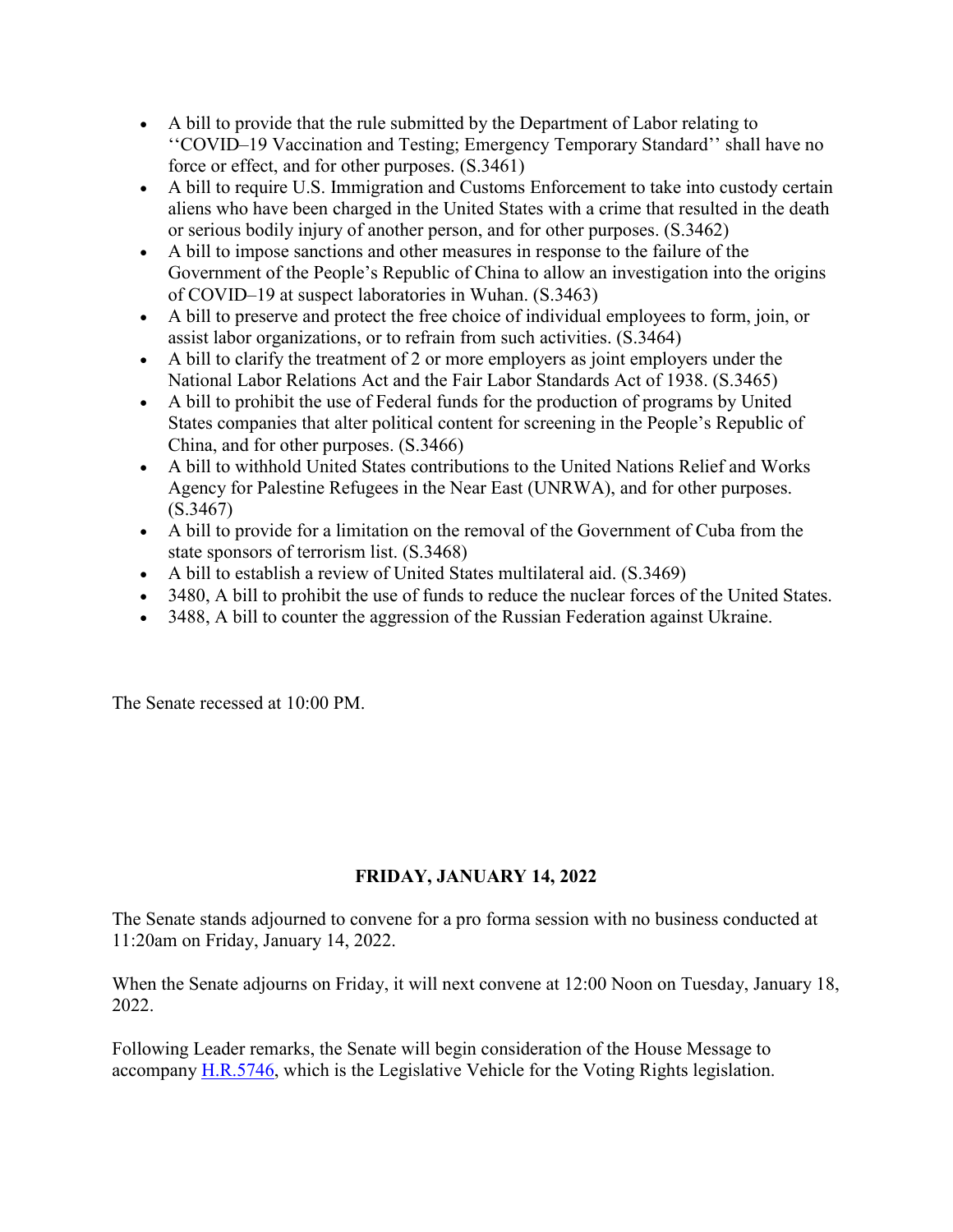On Tuesday after the message is laid down, Senator Schumer is expected to make a motion to concur in the House amendment to the Senate amendment to [H.R.5746,](http://www.congress.gov/bill/117th-congress/house-bill/5746) with an amendment; and file cloture on the motion.

Voting rights cloture vote expected to occur during Wednesday's (1/19/22) session of the Senate.

#### **THURSDAY, JANUARY 13, 2022**

The Senate stands in recess until 10:00am on Thursday, January 13, 2022. Following Leader remarks, the Senate will consider [S.3436,](http://www.congress.gov/bill/117th-congress/senate-bill/3436) a bill to require the imposition of sanctions with respect to entities responsible for the planning, construction, or operation of the Nord Stream 2 pipeline and their corporate officers and to apply congressional review under the Countering America's Adversaries Through Sanctions Act to the removal of sanctions relating to Nord Stream 2, and for other purposes.

The Senate will recess from 12:45pm until 2:15pm.

At 2:15pm, there will be up to 30 minutes for debate on the bill, equally divided. Upon the use or yielding back of that time, the Senate will vote on passage of the bill, with 60-affirmative votes required for passage.

Additional roll call votes are expected during Thursday's session.

By a vote of **55-44,** the Senate **did not pass** [S.3436,](https://www.congress.gov/bill/117th-congress/senate-bill/3436) regarding the Nord Stream 2 pipeline.

Passed during wrap-up:

- H.R. 2471, measure the progress of post disaster recovery in Haiti
- S. Res. 490, recognizing the essential work of the US Capitol personnel on the anniversary of Jan. 6
- S. Res. 491, raising awareness and encouraging prevention of stalking by making Jan 2022 National Stalking Awareness month

At 9:52 PM the Senate adjourned and will reconvene for a pro forma session only at 11:20 AM on Friday, January 14, 2022.

#### **WEDNESDAY, JANUARY 12, 2022**

The Senate stands in recess until 12:30pm on Wednesday, January 12, 2022. Following Leader remarks, the Senate will proceed to Executive Session and resume consideration of Executive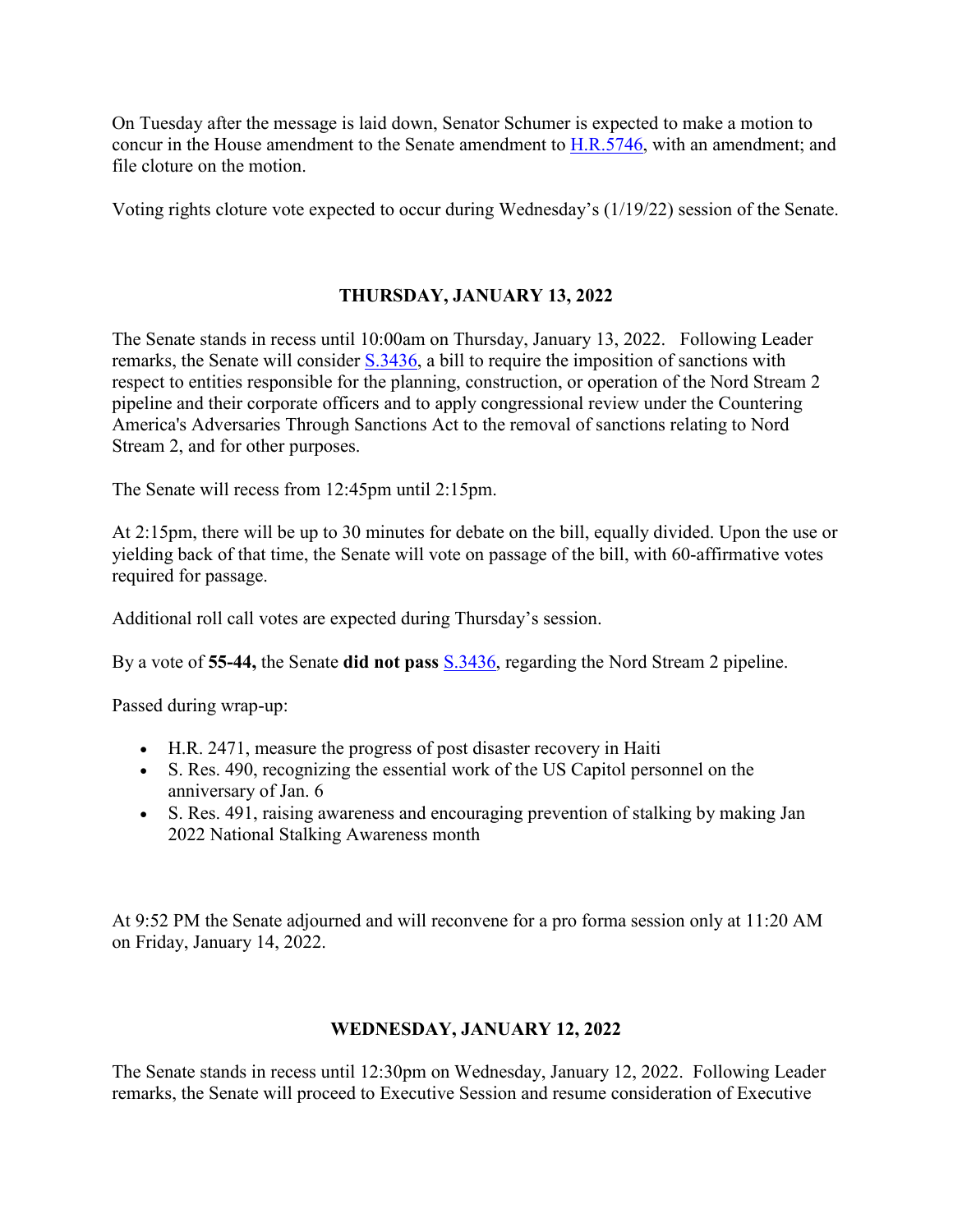Calendar #465 Amitabha Bose to be Administrator of the Federal Railroad Administration., postcloture.

At approximately 3:30pm, the Senate will vote on confirmation of Executive Calendar #465 Amitabha Bose to be Administrator of the Federal Railroad Administration.

Additional roll call votes are expected during Wednesday's session.

By a vote of **68-29**, the nomination is **confirmed**: Executive Calendar #465 Amitabha Bose to be Administrator of the Federal Railroad Administration.

By a vote of **52-47**, the nomination is **confirmed**: Executive Calendar #572 Gabriel P. Sanchez to be United States Circuit Judge for the Ninth Circuit.

The Senate will convene at 10:00 AM on Thursday, January 22, 2022 and will proceed to the consideration of S.3436 (Nord Stream 2 pipeline sanctions bill).

The Senate will recess from 12:45-2:15 PM.

At approximately 2:45 PM, the Senate will vote on passage of S. 3436 with 60-affirmative votes required for passage.

The Senate recessed at 7:04 PM.

### **TUESDAY, JANUARY 11, 2022**

The Senate stands in recess until 11:00am on Tuesday, January 11, 2022. Following Leader remarks, the Senate will proceed to Executive Session and resume consideration of [Executive](https://www.congress.gov/search?searchResultViewType=compact&q=%7b%22source%22:%22nominations%22,%22search%22:%22calendar+612%22,%22congress%22:%22117%22%7d)  [Calendar #612](https://www.congress.gov/search?searchResultViewType=compact&q=%7b%22source%22:%22nominations%22,%22search%22:%22calendar+612%22,%22congress%22:%22117%22%7d) Alan Davidson, of Maryland, to be Assistant Secretary of Commerce for Communications and Information, post-cloture.

The Senate will recess from 12:30pm until 2:15pm to allow for the weekly caucus meetings.

At approximately 2:20pm, the Senate will vote on confirmation of the Davidson nomination. Upon disposition of the nomination, unless further agreement is reached, the Senate would vote on the motion to invoke cloture on Executive Calendar #465 Amitabha Bose, of New Jersey, to be Administrator of the Federal Railroad Administration.

Leader Schumer: "The time has come for the Senate to pass voting rights legislation and take whatever steps necessary to address this chamber's rules in order to accomplish that goal. The Senate is going to act as soon as tomorrow."

The Senate stands in recess until 2:15pm to allow for the weekly party caucus lunches.

By a vote of **60-31** the Senate **Confirmed** Executive Calendar #612 Alan Davidson to be Assistant Secretary of Commerce for Communications and Information.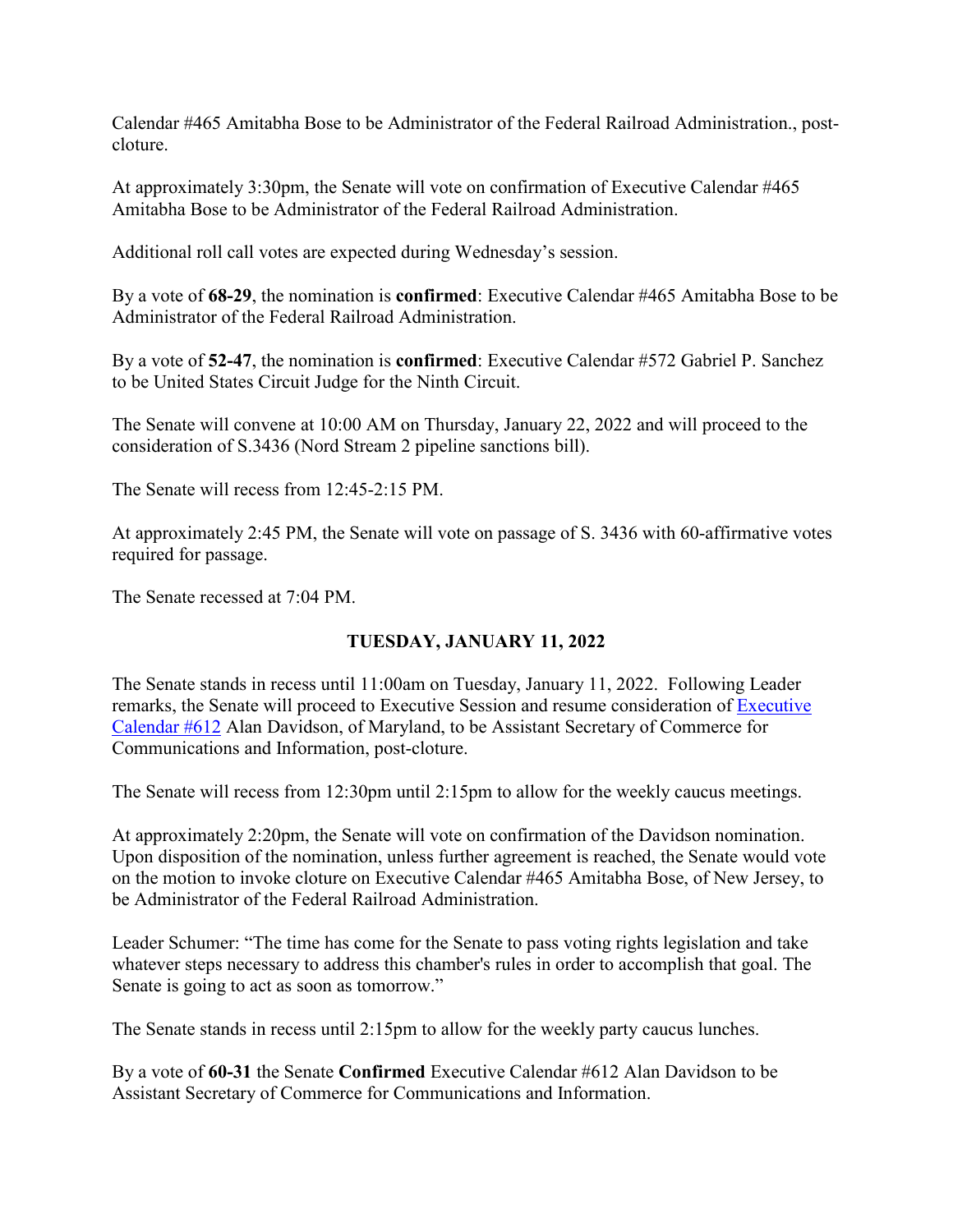By a vote of **61-29** the Senate **invoked** cloture on Executive Calendar #465 Amitabha Bose to be Administrator of the Federal Railroad Administration.

## **Legislative Business**

- 1. Passed Calendar #152, [2520w](http://www.congress.gov/bill/117th-congress/senate-bill/2520)ith Peters substitute State and Local Government Cybersecurity Act.
- 2. Passed Calendar #153, 2201 with Peters substitute Supply Chain Security Training Act.
- 3. Began the Rule 14 process to place on the Legislative Calendar of Business [3480,](http://www.congress.gov/bill/117th-congress/senate-bill/3480) to prohibit the use of funds to reduce the nuclear forces of the United States. (Hoeven)

### **Executive Business**

- At a time to be determined by the Majority Leader in consultation with the Republican Leader, the Senate will vote on confirmation of [Executive Calendar #572](https://www.congress.gov/search?searchResultViewType=compact&q=%7b%22source%22:%22nominations%22,%22search%22:%22calendar+572%22,%22congress%22:%22117%22%7d) Gabriel Sanchez, of California, to be United States Circuit Judge for the Ninth Circuit.
- At a time to be determined by the Majority Leader in consultation with the Republican Leader, the Senate will vote on confirmation of [Executive Calendar #635](https://www.congress.gov/search?searchResultViewType=compact&q=%7b%22source%22:%22nominations%22,%22search%22:%22calendar+635%22,%22congress%22:%22117%22%7d) Holly A. Thomas, of California, to be United States Circuit Judge for the Ninth Circuit.

The Senate stands in recess until 12:30pm on Wednesday, January 12, 2022. Following Leader remarks, the Senate will proceed to Executive Session and resume consideration of Executive Calendar #465 Amitabha Bose to be Administrator of the Federal Railroad Administration., postcloture.

At approximately 3:30pm, the Senate will vote on confirmation of Executive Calendar #465 Amitabha Bose to be Administrator of the Federal Railroad Administration..

Additional roll call votes are expected during Wednesday's session.

# **MONDAY, JANUARY 10, 2022**

### **Roll Call Votes**:

1. Motion to invoke cloture on [Executive Calendar #612A](https://www.congress.gov/search?searchResultViewType=compact&q=%7b%22source%22:%22nominations%22,%22search%22:%22calendar+612%22,%22congress%22:%22117%22%7d)lan Davidson, of Maryland, to be Assistant Secretary of Commerce for Communications and Information; invoked: 64-30.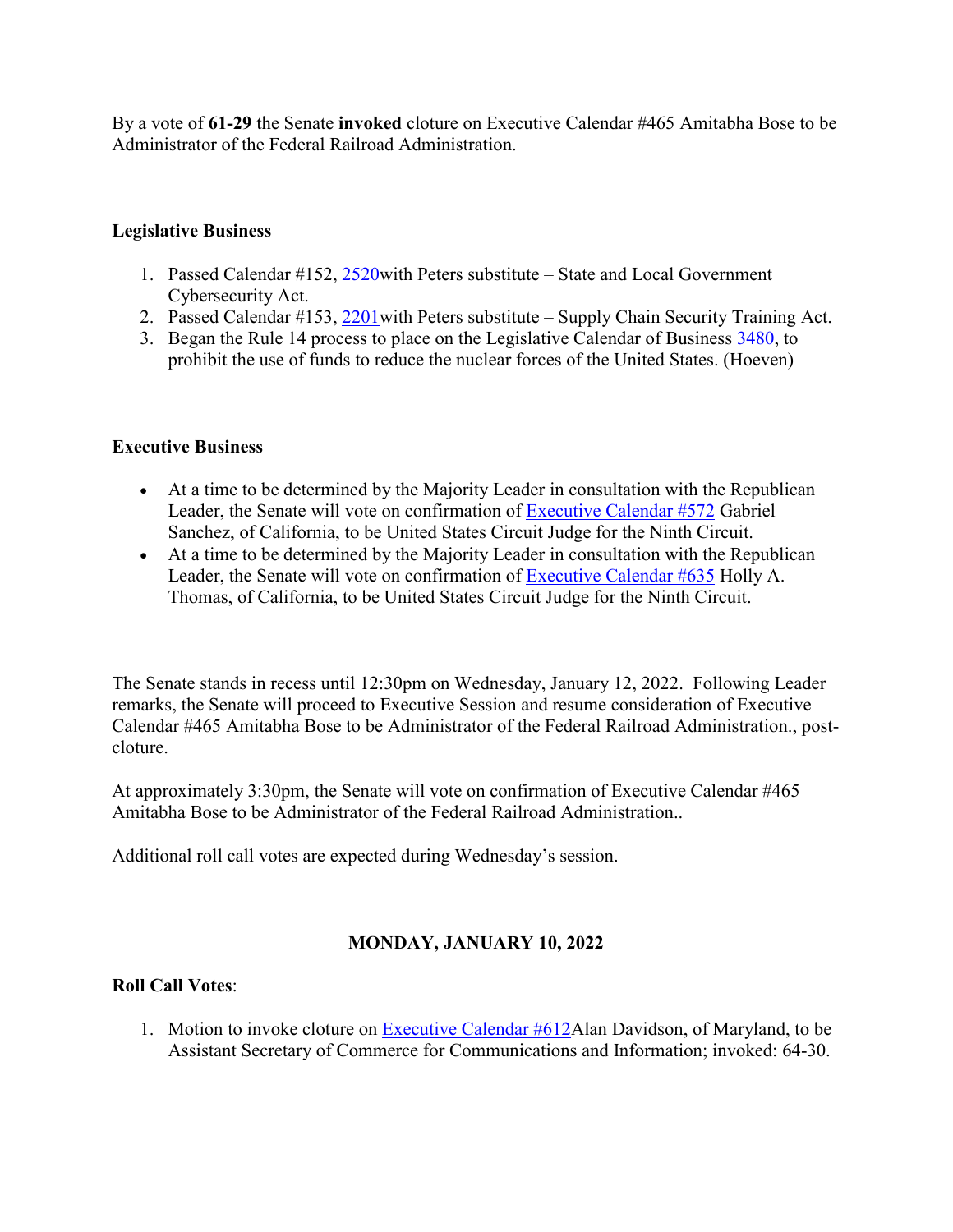### **Legislative Business**

- Passed [450–](http://www.congress.gov/bill/117th-congress/senate-bill/450) Congressional Gold Medal to Emmett Till and Mamie Till-Mobley w/Burr sub amdt
- Passed [3451-](http://www.congress.gov/bill/117th-congress/senate-bill/3451) FAST Act

Adopted [S.Res.486](http://www.congress.gov/bill/117th-congress/senate-resolution/486) - Interscholastic Athletic Administrators' Day

Began the Rule 14 process to place the following bills on the Legislative Calendar of Business:

- [3452,](http://www.congress.gov/bill/117th-congress/senate-bill/3452) to ensure that state and local law enforcement may cooperate with Federal officials to protect our communities from violent criminals and suspected terrorists who are illegally present in the United States. (Toomey)
- $\bullet$  [3453,](http://www.congress.gov/bill/117th-congress/senate-bill/3453) to prohibit the payment of certain legal settlements to individuals who unlawfully entered the United States. (Tillis)
- [3454,](http://www.congress.gov/bill/117th-congress/senate-bill/3454) to clarify the rights of Indians and Indian Tribes on Indian lands under the National Labor Relations Act. (Moran)
- $\cdot$  [3455,](http://www.congress.gov/bill/117th-congress/senate-bill/3455) to prohibit the implementation of new requirements to report bank account deposits and withdrawals. (Scott (SC))
- [3456,](http://www.congress.gov/bill/117th-congress/senate-bill/3456) to enact the definition of "waters of the United States" into law, and for other purposes. (Capito)
- [3457,](http://www.congress.gov/bill/117th-congress/senate-bill/3457) to codify the scheduling order for fentanyl-related substances by adding fentanylrelated substances to Schedule I of the Controlled Substances Act. (Cotton)
- [3458,](http://www.congress.gov/bill/117th-congress/senate-bill/3458) to amend Title 18, United States Code, to provide enhanced penalties for convicted murderers who kill or target America's public safety officers. (Toomey)
- [3459,](http://www.congress.gov/bill/117th-congress/senate-bill/3459) to prohibit a Federal agency from promulgating any rule or guidance that bans hydraulic fracturing in the United States, and for other purposes. (Cramer)
- $\cdot$   $\frac{3460}{360}$ , to prohibit local educational agencies from obligating certain Federal funds when schools are not providing full time in-person instruction. (Rubio)
- [3461,](http://www.congress.gov/bill/117th-congress/senate-bill/3461) to provide that the rule submitted by the Department of Labor relating to ''COVID–19 Vaccination and Testing; Emergency Temporary Standard'' shall have no force or effect, and for other purposes. (Braun)
- [3462,](http://www.congress.gov/bill/117th-congress/senate-bill/3462) to require U.S. Immigration and Customs Enforcement to take into custody certain aliens who have been charged in the United States with a crime that resulted in the death or serious bodily injury of another person, and for other purposes. (Ernst)
- [3463,](http://www.congress.gov/bill/117th-congress/senate-bill/3463) to impose sanctions and other measures in response to the failure of the Government of the People's Republic of China to allow an investigation into the origins of COVID–19 at suspect laboratories in Wuhan. (Rubio)
- $\bullet$  [3464,](http://www.congress.gov/bill/117th-congress/senate-bill/3464) to preserve and protect the free choice of individual employees to form, join, or assist labor organizations, or to refrain from such activities. (Paul)
- $\cdot$   $\frac{3465}{365}$ , to clarify the treatment of 2 or more employers as joint employers under the National Labor Relations Act and the Fair Labor Standards Act of 1938. (Marshall)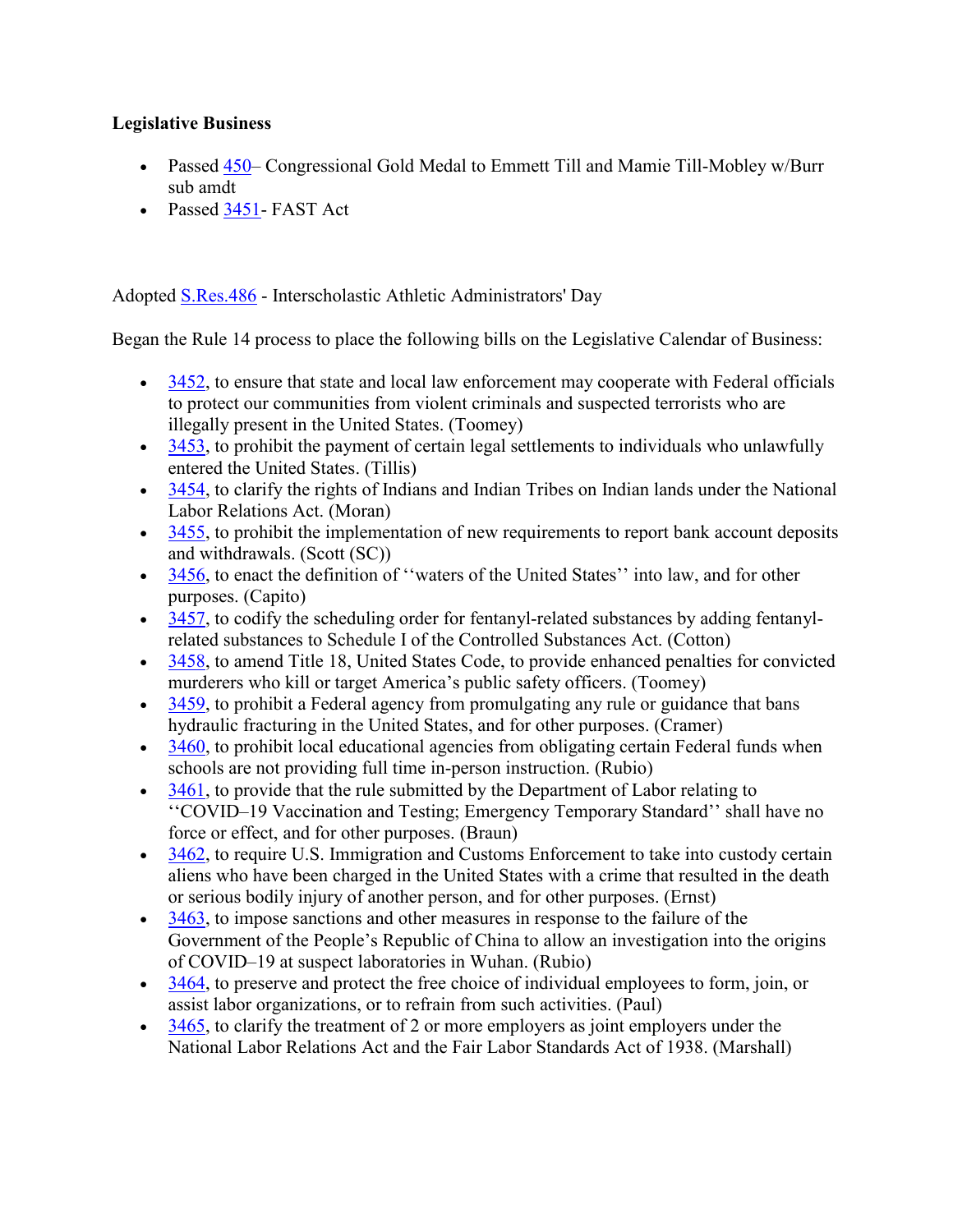- [3466,](http://www.congress.gov/bill/117th-congress/senate-bill/3466) to prohibit the use of Federal funds for the production of programs by United States companies that alter political content for screening in the People's Republic of China, and for other purposes. (Cruz)
- [3467,](http://www.congress.gov/bill/117th-congress/senate-bill/3467) to withhold United States contributions to the United Nations Relief and Works Agency for Palestine Refugees in the Near East (UNRWA), and for other purposes. (Risch)
- [3468,](http://www.congress.gov/bill/117th-congress/senate-bill/3468) to provide for a limitation on the removal of the Government of Cuba from the state sponsors of terrorism list. (Risch)
- [3469,](http://www.congress.gov/bill/117th-congress/senate-bill/3469) to establish a review of United States multilateral aid. (Risch)

On December 18th, the Senate reached an agreement that at a time to be determined by the Majority Leader, following consultation with the Republican Leader, no later than January 14, 2022, the Senate proceed to the consideration of [S.3436](http://www.congress.gov/bill/117th-congress/senate-bill/3436) re: sanctions/Nord Stream 2 introduced by Senator Cruz; that there be 2 hours of debate equally divided between the two Leaders or their designees on the bill; that upon the use or yielding back of that time, the bill be considered read a third time, and the Senate vote on passage of the Cruz bill , with 60-affirmative votes required for passage, with no amendments in order and without intervening action or debate.

#### **Executive Business:**

At a time to be determined by the Majority Leader in consultation with the Republican Leader, the Senate will vote on confirmation of [Executive Calendar #572](https://www.congress.gov/search?searchResultViewType=compact&q=%7b%22source%22:%22nominations%22,%22search%22:%22calendar+572%22,%22congress%22:%22117%22%7d) Gabriel Sanchez, of California, to be United States Circuit Judge for the Ninth Circuit.

At a time to be determined by the Majority Leader in consultation with the Republican Leader, the Senate will vote on confirmation of [Executive Calendar #635](https://www.congress.gov/search?searchResultViewType=compact&q=%7b%22source%22:%22nominations%22,%22search%22:%22calendar+635%22,%22congress%22:%22117%22%7d) Holly A. Thomas, of California, to be United States Circuit Judge for the Ninth Circuit.

### **THURSDAY, JANUARY 6, 2022**

The Senate will convene at 10:30am on Thursday, January 6, 2022.

Following Leader remarks, the Senate will proceed to Executive Session and resume consideration of Executive Calendar #465 Amitabha Bose, to be Administrator of the Federal Railroad Administration.

At 12:00 Noon there will be a moment of silence in observance of the events of January 6, 2021.

There will be no roll call votes during Thursday's session. The next roll call vote will be at 5:30 p.m. on Monday, January 10th, on the motion to invoke cloture on Executive Calendar #612 Alan Davidson to be Assistant Secretary of Commerce for Communications and Information.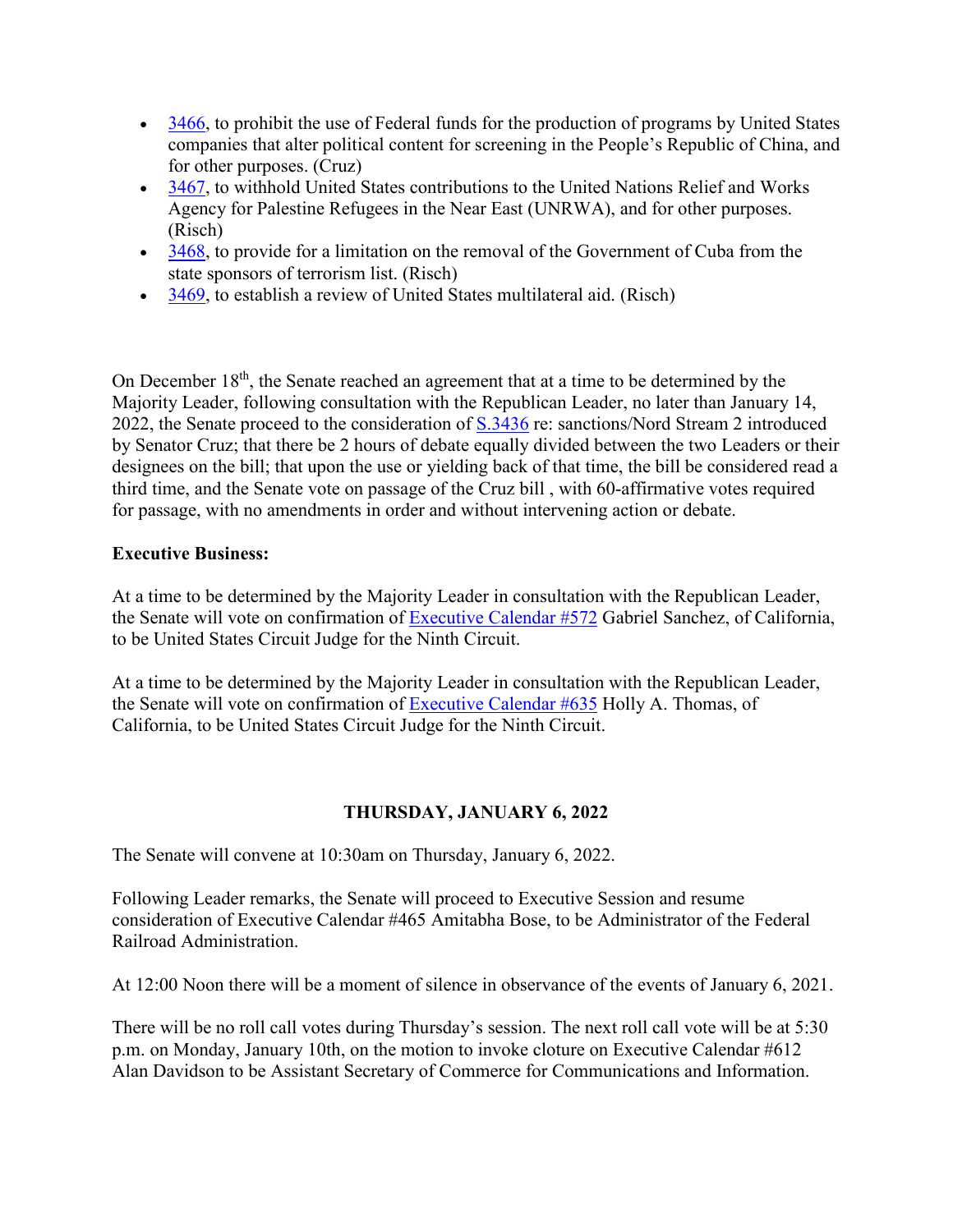On Wednesday, January 5, 2022, Senator Schumer filed cloture on the following nominations:

- Alan Davidson to be Assistant Secretary of Commerce for Communications and Information.
- Amitabha Bose to be Administrator of the Federal Railroad Administration.

## **WEDNESDAY, JANUARY 5, 2022**

The Senate stands adjourned until 11:00am on Wednesday, January 5, 2022.

Following Leader remarks, the Senate will proceed to Executive Session and resume consideration of [Executive Calendar #327,](https://www.congress.gov/search?searchResultViewType=compact&q=%7b%22source%22:%22nominations%22,%22search%22:%22calendar+327%22,%22congress%22:%22117%22%7d) Anne A. Witkowsky, of Maryland, to be an Assistant Secretary of State (Conflict and Stabilization Operations).

At approximately 12:00 noon, the Senate will vote on the motion to invoke cloture on the Witkowsky nomination.

Additional roll call votes are possible during Wednesday's session.

Motion to invoke cloture on [Executive Calendar #327,](https://www.congress.gov/search?searchResultViewType=compact&q=%7b%22source%22:%22nominations%22,%22search%22:%22calendar+327%22,%22congress%22:%22117%22%7d) Anne A. Witkowsky, of Maryland, to be an Assistant Secretary of State (Conflict and Stabilization Operations); invoked: 62-24.

Confirmation of [Executive Calendar #327,](https://www.congress.gov/search?searchResultViewType=compact&q=%7b%22source%22:%22nominations%22,%22search%22:%22calendar+327%22,%22congress%22:%22117%22%7d) Anne A. Witkowsky, of Maryland, to be an Assistant Secretary of State (Conflict and Stabilization Operations); confirmed: 61-26.

Adopted [S.Res.484,](http://www.congress.gov/bill/117th-congress/senate-resolution/484) honoring the life and legacy of late Senator John ''Johnny'' Hardy Isakson.

Agreed to the following concurrent resolutions:

- 1. [S.Con.Res.25,](http://www.congress.gov/bill/117th-congress/senate-concurrent-resolution/25) Use of Rotunda
- 2. [S.Con.Res.26,](http://www.congress.gov/bill/117th-congress/senate-concurrent-resolution/26) Use of Catafalque

On December 18<sup>th</sup>, the Senate reached an agreement that at a time to be determined by the Majority Leader, following consultation with the Republican Leader, no later than January 14, 2022, the Senate proceed to the consideration of  $S.3436$  re: sanctions/Nord Stream 2 introduced by Senator Cruz; that there be 2 hours of debate equally divided between the two Leaders or their designees on the bill; that upon the use or yielding back of that time, the bill be considered read a third time, and the Senate vote on passage of the Cruz bill , with 60-affirmative votes required for passage, with no amendments in order and without intervening action or debate.

At a time to be determined by the Majority Leader in consultation with the Republican Leader, the Senate will vote on confirmation of [Executive Calendar #572](https://www.congress.gov/search?searchResultViewType=compact&q=%7b%22source%22:%22nominations%22,%22search%22:%22calendar+572%22,%22congress%22:%22117%22%7d) Gabriel Sanchez, of California, to be United States Circuit Judge for the Ninth Circuit.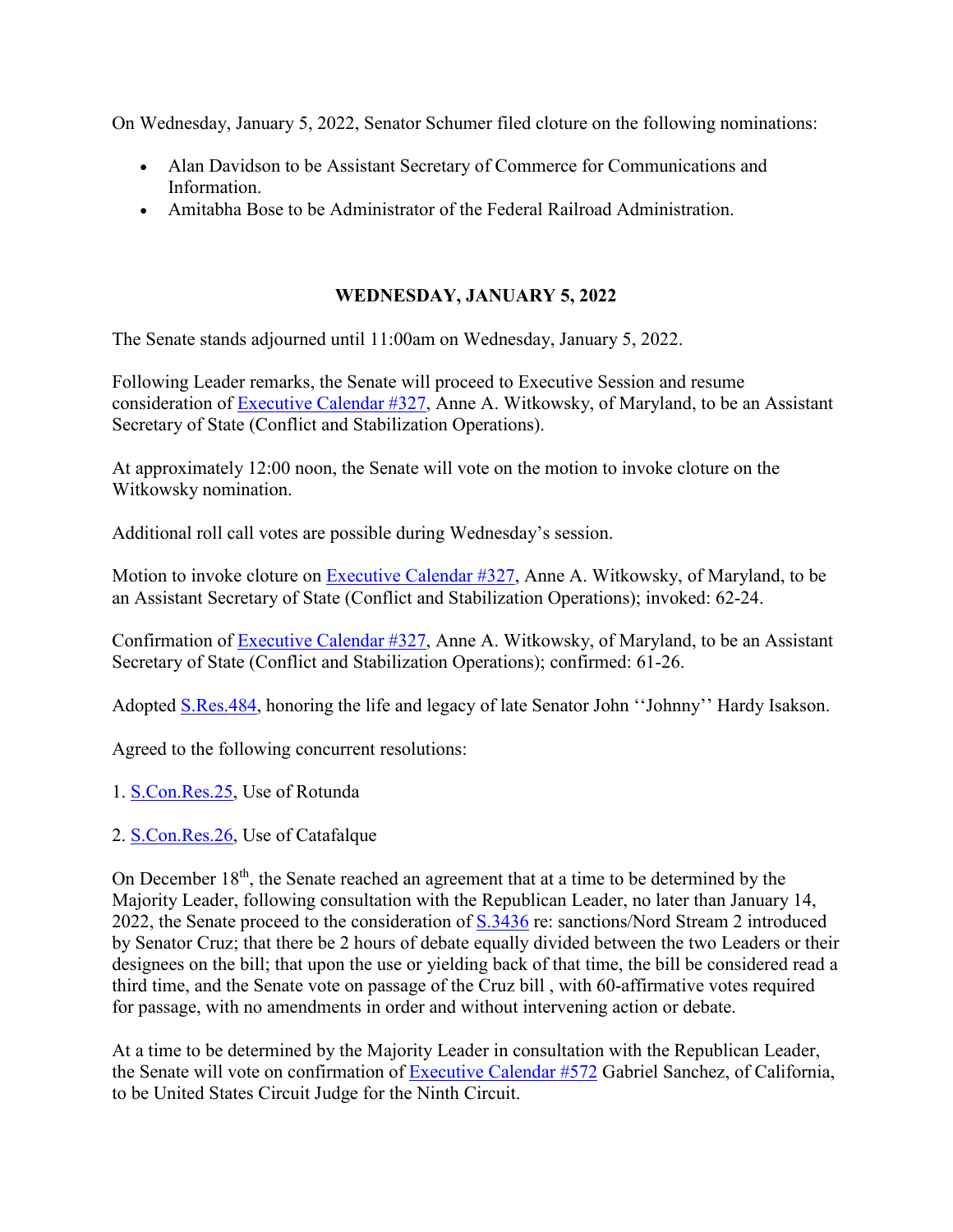At a time to be determined by the Majority Leader in consultation with the Republican Leader, the Senate will vote on confirmation of **[Executive Calendar #635](https://www.congress.gov/search?searchResultViewType=compact&q=%7b%22source%22:%22nominations%22,%22search%22:%22calendar+635%22,%22congress%22:%22117%22%7d)** Holly A. Thomas, of California, to be United States Circuit Judge for the Ninth Circuit.

The Senate stands adjourned until 10:30am on Thursday, January 6, 2022, and does so under the provisions of [S.Res.484,](http://www.congress.gov/bill/117th-congress/senate-resolution/484) as a further mark of respect to the memory of former Senator Johnny Isakson.

Following Leader remarks, the Senate will proceed to Executive Session and resume consideration of [Executive Calendar #465](https://www.congress.gov/search?searchResultViewType=compact&q=%7b%22source%22:%22nominations%22,%22search%22:%22calendar+465%22,%22congress%22:%22117%22%7d) Amitabha Bose, of New Jersey, to be Administrator of the Federal Railroad Administration.

At 12:00 noon, there will be a moment of silence in observance of the events of January 6, 2021.

There will be no roll call votes during Thursday's session. We expect that the next roll call vote will be at 5:30pm on Monday, January  $10<sup>th</sup>$ , on the motion to invoke cloture on Executive [Calendar #612](https://www.congress.gov/search?searchResultViewType=compact&q=%7b%22source%22:%22nominations%22,%22search%22:%22calendar+612%22,%22congress%22:%22117%22%7d) Alan Davidson, of Maryland, to be Assistant Secretary of Commerce for Communications and Information.

### **TUESDAY, JANUARY 4, 2022**

The Senate stands adjourned until 10:00am on Tuesday, January 4, 2022. Following Leader remarks, the Senate will proceed to [Executive](https://www.congress.gov/search?searchResultViewType=compact&q=%7b%22source%22:%22nominations%22,%22search%22:%22calendar+327%22,%22congress%22:%22117%22%7d) Session and resume consideration of Executive [Calendar #327,](https://www.congress.gov/search?searchResultViewType=compact&q=%7b%22source%22:%22nominations%22,%22search%22:%22calendar+327%22,%22congress%22:%22117%22%7d) Anne A. Witkowsky, of Maryland, to be an Assistant Secretary of State (Conflict and Stabilization Operations).

At approximately 12:00 noon, the Senate will vote on confirmation of Executive Calendar #572 Gabriel Sanchez, of California, to be United States Circuit Judge for the Ninth Circuit.

Following disposition of the nomination, the Senate will recess until 2:15pm to allow for the weekly caucus meetings.

During Monday's session, cloture was filed on [Executive Calendar #327,](https://www.congress.gov/search?searchResultViewType=compact&q=%7b%22source%22:%22nominations%22,%22search%22:%22calendar+327%22,%22congress%22:%22117%22%7d) Anne A. Witkowsky, of Maryland, to be an Assistant Secretary of State (Conflict and Stabilization Operations). That cloture motion would ripen during Wednesday's session.

The vote scheduled at 12 noon today has been postponed to a time to be determined because of weather related circumstances.

The Senate stands in recess for their respective Caucus meetings until 2:15pm.

No roll call votes will occur during today's session of the Senate. The next roll call vote is expected to occur on Wednesday, January 5th.